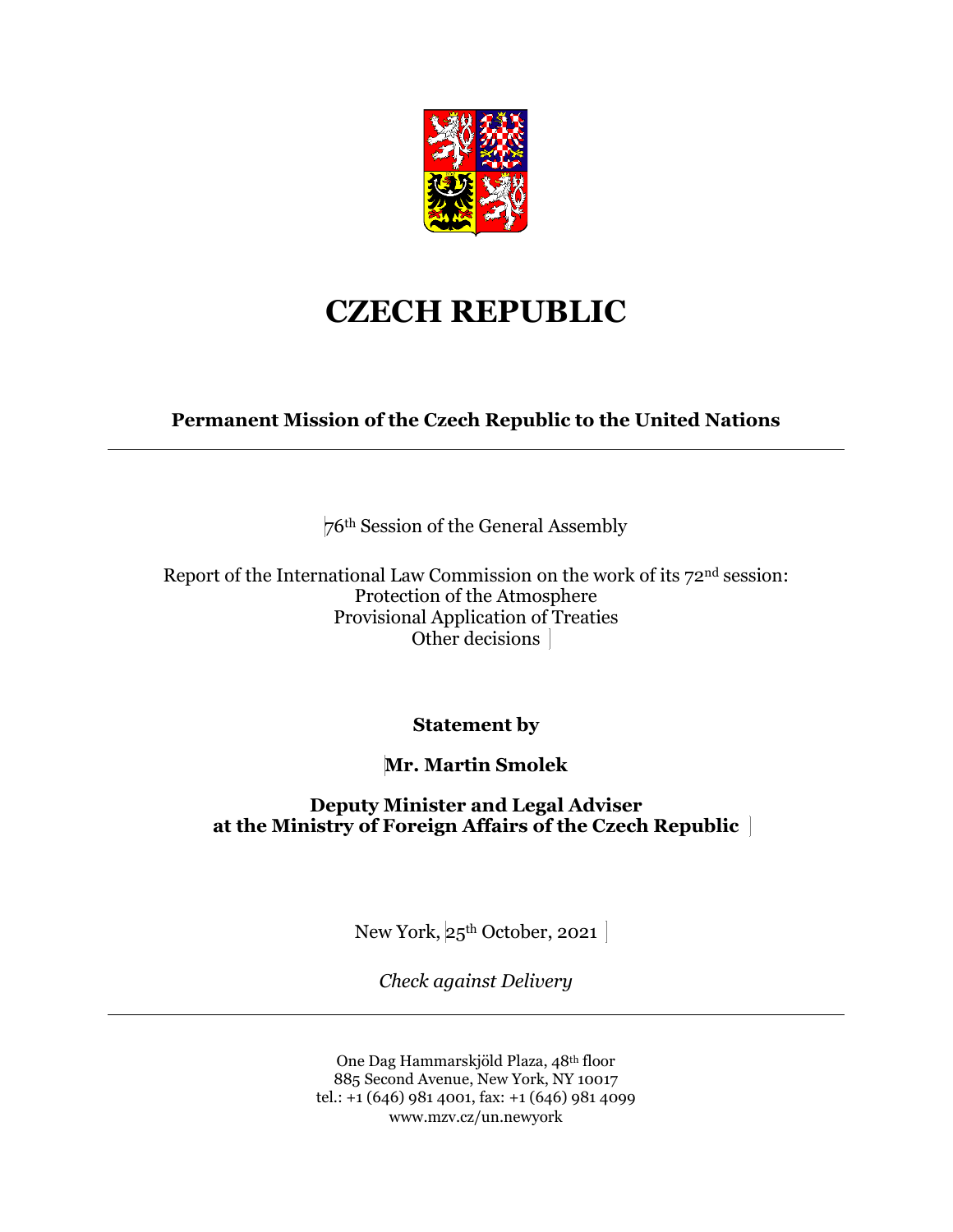Madam / Mr. Chair,

During its 72nd session, the Commission adopted, on second reading, **Guidelines on Protection of the Atmosphere**. The Czech Republic appreciates the tireless efforts of the Special Rapporteur and his contribution to this outcome.

The Czech Republic considers the protection of the atmosphere to be one of the most urgent challenges that the humankind is facing. The response to the process of atmosphere's degradation cannot be successful unless it engages the entire international community, as well as other relevant components of global society. Building a framework of legally binding instruments addressing various aspects of atmospheric degradation and creating a basis for a concerted action against such degradation represents an important element of the complex effort to protect the atmosphere.

*According to the General commentary to the Draft Guidelines on Protection of the Atmosphere " [t]he Commission seeks, through the progressive development of international law and its codification, to provide guidelines that may assist the international community as it addresses critical questions relating to transboundary and global protection of the atmosphere". At the same time, the Commission adds that "it … does not desire to interfere with relevant political negotiations or to impose on current treaty regimes rules or principles not already contained therein". This does not disperse our doubts about the purpose of such exercise.*

As far as the text of guidelines as such is concerned, we note that the changes made during second reading contributed to the improvement of the preamble and several guidelines. However, we equally note that the Guidelines are not sufficiently specific to provide States with any guidance other than that they can find in already existing instruments dealing with problems of air pollution, climate change, degradation of various components of the atmosphere, or with the protection of the environment in general. Most of the approaches and principles laid down in the Guidelines are already applied in States' negotiations. The real challenge, however, is not to rediscover or reconfirm these principles and approaches, but to find a political compromise, based on science, concerning substantive issues of economic, social and political nature on which national priorities often diverge.

As regards individual guidelines, we will address at least some of them:

We agree with the content of Guidelines 3 to 8, while noting, once again, that principles referred to in these guidelines are of broader application, going far beyond the issues related to the protection of atmosphere. We also welcome improvements in the text of these guidelines made on second reading.

Concerning Guideline 9, we remain of the view that paragraph 1 of this guideline is inaccurate, for reasons explained in our written comments. We also agree with the comments by some states (USA) that the guideline gives a wrong impression that in the context of atmosphere, there is a different regime for solution of problems of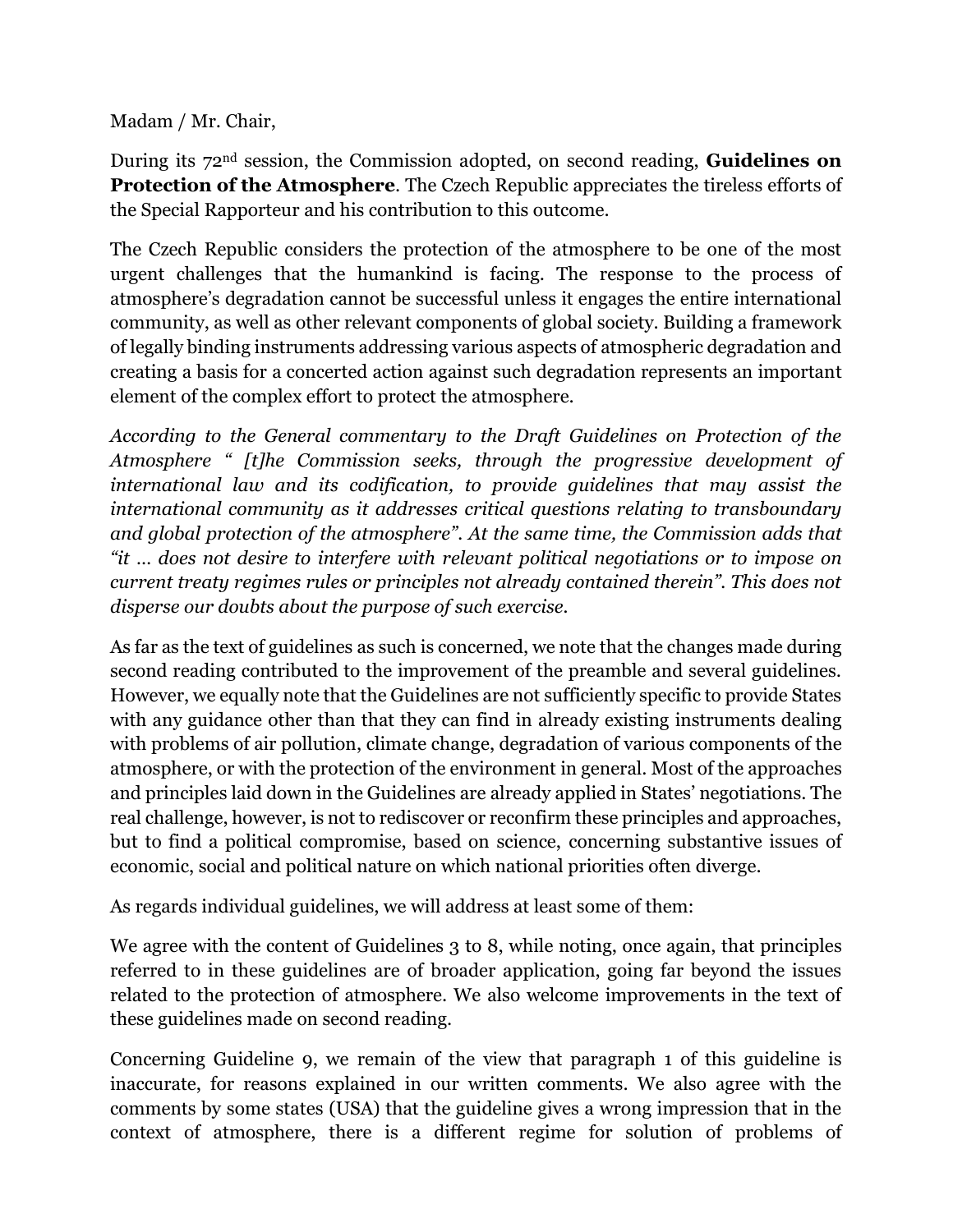fragmentation of international law. Further, we note the criticisms expressed by other states (UK) that this provision "seem[s] to be an excessive and unnecessary means for ensuring harmony and integration as between separate instruments and bodies concerned with protection of the atmosphere." In fact, Guideline 9 touches upon several substantively different issues, while proposing an oversimplified solution to them. It seems to confuse in particular the problems of "identification" and "interpretation" of the rules of international law. Moreover, in doing so, the guideline does not distinguish between rules of customary international law and treaty obligations. The guideline suggests that the identification of norms of customary international law should be done "in order to give rise to a single set of compatible obligations, in line with the principles of harmonization and systemic integration, and with a view to avoiding conflicts". This premise seems to be fictitious and inconsistent with the Conclusions on identification of customary international law adopted by the Commission in 2018. Similarly, concerning the problem of interpretation, it suffices to compare the Commentary of the Commission on [what became] articles 30 and 31 (3)(c) of the Vienna Convention on the law of treaties with the text of this guideline to see a discrepancy between them.

*Finally, Guidelines 10, 11 and 12 (Implementation, Compliance and Dispute settlement) are dealing, in a rather rudimentary manner, with issues that may arise also in any context other than that concerning the protection of the atmosphere and do not contain anything which would be specific to the protection of atmosphere. We therefore doubt the usefulness and added value of these guidelines.*

## Madam / Mr. Chair,

Let me now focus on the topic **"Provisional Application of Treaties"**. The Czech delegation congratulates the Commission on the adoption of the Guide on this topic and expresses its gratitude to the Special Rapporteur Mr. Juan Manuel Gomez Robledo, for his outstanding contribution to this outcome. We also acknowledge, with great appreciation, contribution of the Secretariat, which prepared three Memoranda on various aspects of this topic.

We agree that in order to ascertain more precisely the legal effects of provisional application, the attention has to be paid both to the practice of States and international organizations, but also to the relationship between provisions of article 25 and other provisions of the Vienna Convention on the Law of Treaties. In this respect, and having regard to the divergence of State practice in this field, we note with appreciation Special Rapporteur's effort to take on board the comments of governments and identify their common elements.

The Czech delegation considers that the outcome of the work on this topic is properly reflecting the flexible nature of the provisional application of treaties as "a voluntary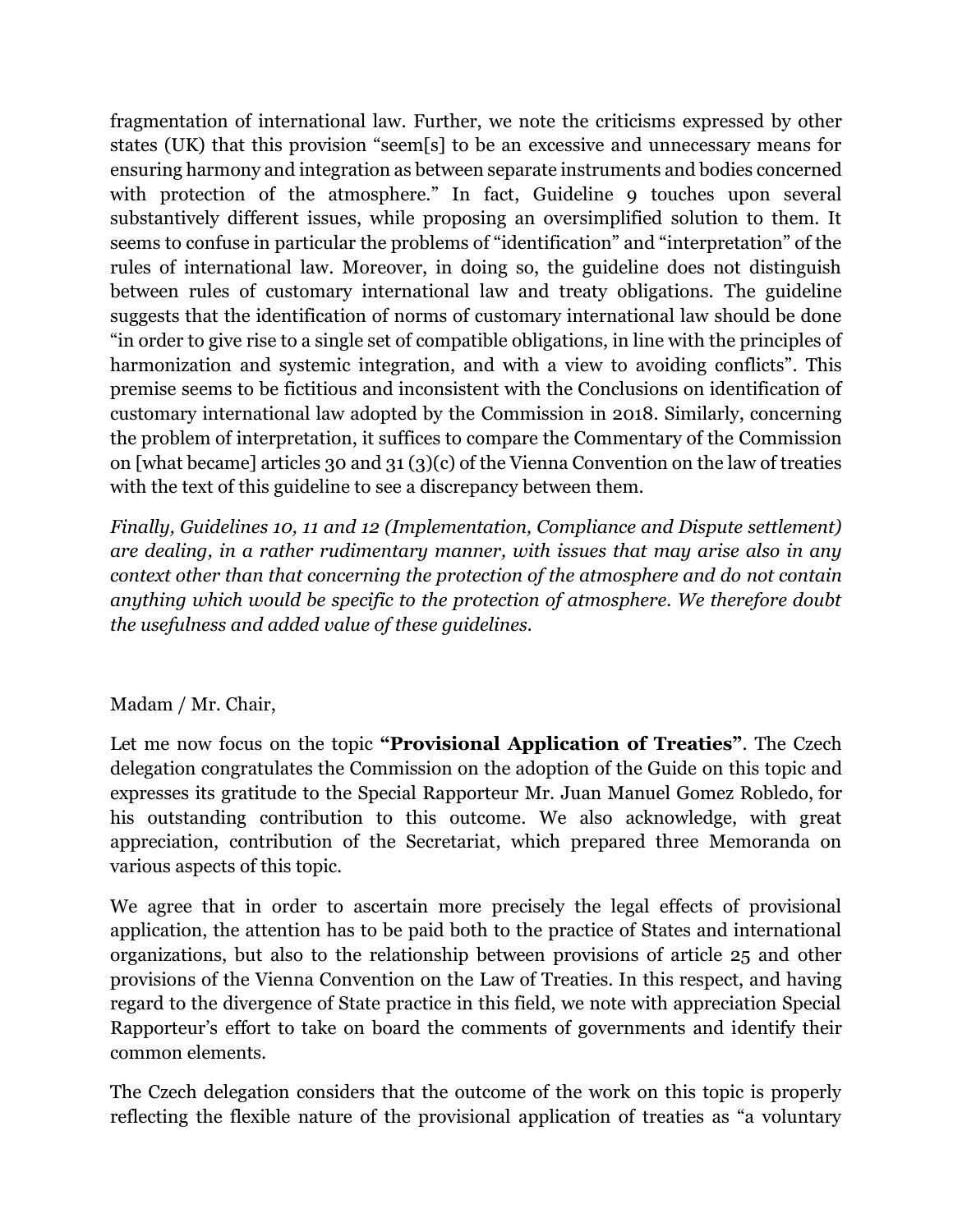mechanism for giving immediate effect to all or some of the provisions of a treaty, prior to the fulfillment of the conditions and formalities required for the treaty's entry into force."

While the Guide consist of only 12 guidelines, these guidelines and commentaries thereto address in concise manner the most pertinent issues of provisional application of treaties. We will mention at least some of them.

Guideline 4 (Form of agreement) clarifies that in addition to the case where the treaty so provides, the provisional application of a treaty or its part may be agreed through four different forms listed therein. It also reveals that the basis for provisional application of a treaty is an agreement between the States or international organizations concerned.

Hence, as further provided in Guideline 6 (Legal effect), unless the treaty provides otherwise or it is otherwise agreed, provisional application produces legally binding obligation to apply the treaty or a part thereof. This aspect is convincingly explained in paragraph 2 of the commentary to this guideline. Such treaty or a part thereof must be performed in good faith. We agree both with the principle announced in this guideline, and the element of flexibility reflected in the formulation of the guideline.

As a logical consequence, Guideline 8 (Responsibility for breach) provides that the breach of an obligation arising under the treaty which is provisionally applied entails international responsibility – a conclusion we fully support.

We appreciate that Guideline 7 on reservations is formulated as a saving clause, in view of insufficient practice in this field.

Finally, we welcome that Guideline 9 on termination of provisional application includes further clarifications in addition to restating elements of article 25 of the 1969 Convention. Paragraph 3, analogically with rules governing the termination of the treaty, envisages possibility of additional grounds for termination of provisional application, while paragraph 4 clarifies another important element of the termination of provisional application, namely that such termination does not affect rights, obligations or legal situations created through provisional application prior to its termination. This provision contributes significantly to strengthening of legal certainty and stability of legal relations.

The Czech delegation is confident that the Guide to Provisional Application of Treaties will provide useful guidance to the States and international organizations and contribute to further consolidation and unification of the practice in this field. We therefore support the recommendation of the Commission to the General Assembly to take note of the Guide, to commend it to the attention of States and international organizations, and to request the Secretary-General to prepare a volume of the United Nations Legislative Series compiling the practice of States and international organizations in the provisional application of treaties.